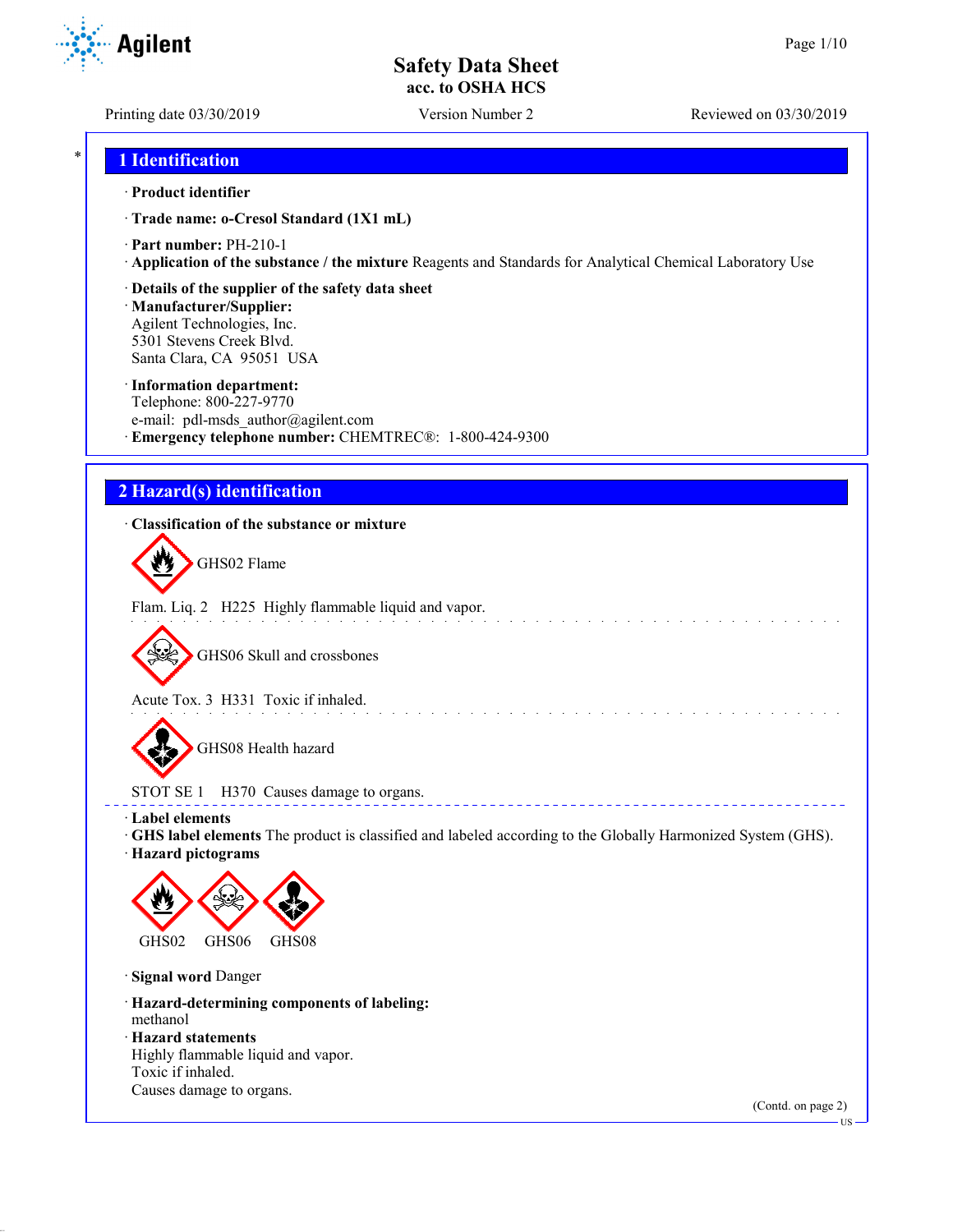**Trade name: o-Cresol Standard (1X1 mL)**

(Contd. of page 1) · **Precautionary statements** Keep away from heat/sparks/open flames/hot surfaces. - No smoking. Ground/bond container and receiving equipment. Use explosion-proof electrical/ventilating/lighting/equipment. Use only non-sparking tools. Take precautionary measures against static discharge. Do not breathe dust/fume/gas/mist/vapors/spray. Wash thoroughly after handling. Do not eat, drink or smoke when using this product. Use only outdoors or in a well-ventilated area. Wear protective gloves/protective clothing/eye protection/face protection. If on skin (or hair): Take off immediately all contaminated clothing. Rinse skin with water/shower. IF INHALED: Remove person to fresh air and keep comfortable for breathing. IF exposed: Call a POISON CENTER or doctor/physician. Specific treatment (see on this label). In case of fire: Use for extinction: CO2, powder or water spray. Store in a well-ventilated place. Keep container tightly closed. Store in a well-ventilated place. Keep cool. Store locked up. Dispose of contents/container in accordance with local/regional/national/international regulations. · **Classification system:** · **NFPA ratings (scale 0 - 4)** 1 3  $\overline{0}$  $Health = 1$  $Fire = 3$ Reactivity  $= 0$ · **HMIS-ratings (scale 0 - 4)** HEALTH FIRE REACTIVITY  $\boxed{0}$  Reactivity = 0  $\overline{1}$  Health = \*1  $3$  Fire = 3 · **Other hazards** · **Results of PBT and vPvB assessment** · **PBT:** Not applicable. · **vPvB:** Not applicable.

# **3 Composition/information on ingredients**

· **Chemical characterization: Mixtures**

· **Description:** Mixture of the substances listed below with nonhazardous additions.

· **Dangerous components:**

67-56-1 methanol 99.987%

# **4 First-aid measures**

· **Description of first aid measures**

· **General information:**

Immediately remove any clothing soiled by the product.

(Contd. on page 3)



Printing date 03/30/2019 Version Number 2 Reviewed on 03/30/2019

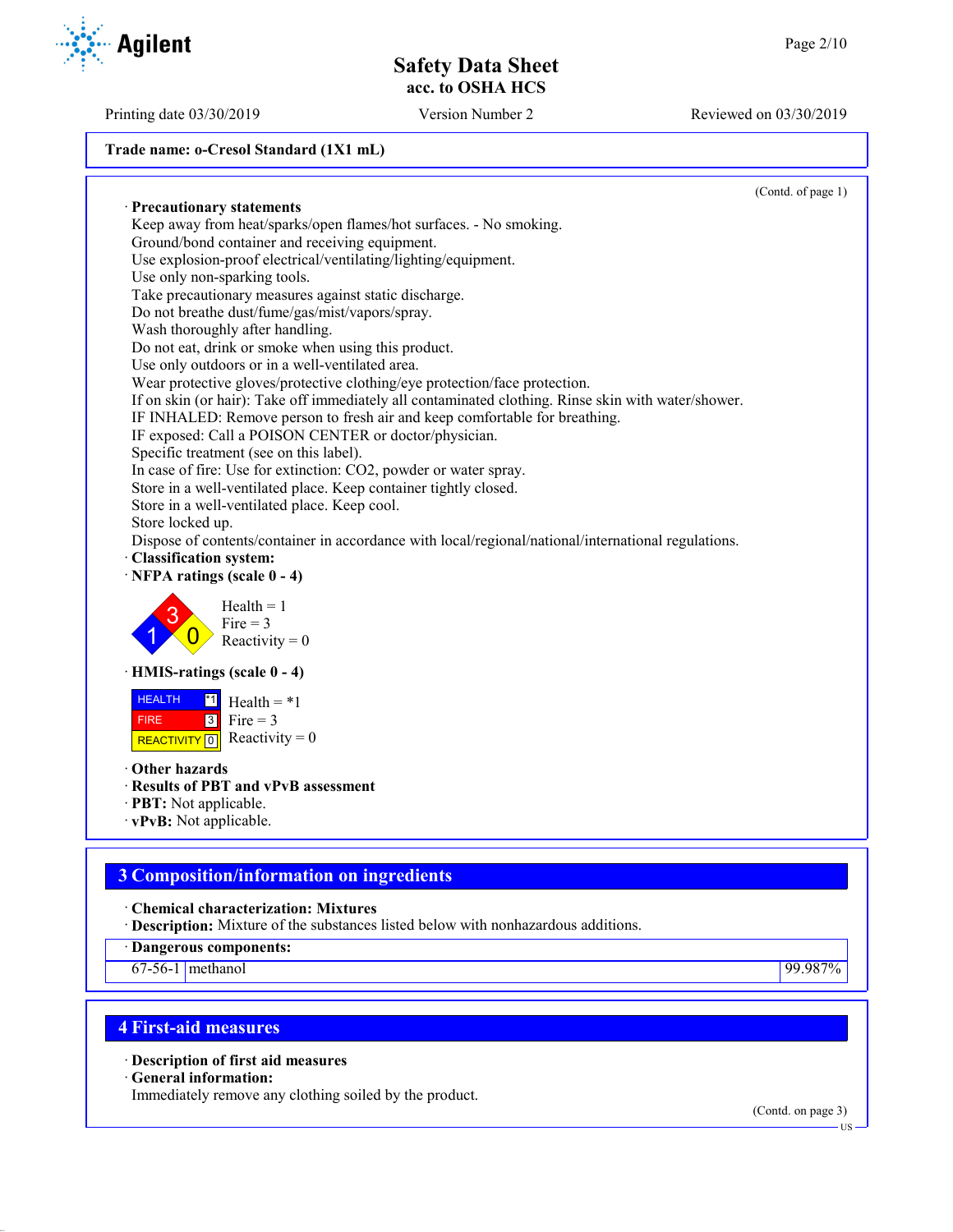Printing date 03/30/2019 Version Number 2 Reviewed on 03/30/2019

#### **Trade name: o-Cresol Standard (1X1 mL)**

(Contd. of page 2)

Remove breathing apparatus only after contaminated clothing have been completely removed. In case of irregular breathing or respiratory arrest provide artificial respiration.

· **After inhalation:**

Supply fresh air or oxygen; call for doctor.

- In case of unconsciousness place patient stably in side position for transportation.
- · **After skin contact:** Immediately wash with water and soap and rinse thoroughly.
- · **After eye contact:** Rinse opened eye for several minutes under running water. Then consult a doctor.
- · **After swallowing:** If symptoms persist consult doctor.
- · **Information for doctor:**

· **Most important symptoms and effects, both acute and delayed** No further relevant information available.

- · **Indication of any immediate medical attention and special treatment needed**
- No further relevant information available.

# **5 Fire-fighting measures**

- · **Extinguishing media**
- · **Suitable extinguishing agents:**
- CO2, extinguishing powder or water spray. Fight larger fires with water spray or alcohol resistant foam.
- · **For safety reasons unsuitable extinguishing agents:** Water with full jet
- · **Special hazards arising from the substance or mixture**

During heating or in case of fire poisonous gases are produced.

- · **Advice for firefighters**
- · **Protective equipment:** Mouth respiratory protective device.

## **6 Accidental release measures**

· **Personal precautions, protective equipment and emergency procedures** Mount respiratory protective device. Wear protective equipment. Keep unprotected persons away. · **Environmental precautions:** Do not allow to enter sewers/ surface or ground water. · **Methods and material for containment and cleaning up:** Absorb with liquid-binding material (sand, diatomite, acid binders, universal binders, sawdust). Dispose contaminated material as waste according to item 13. Ensure adequate ventilation. · **Reference to other sections** See Section 7 for information on safe handling. See Section 8 for information on personal protection equipment. See Section 13 for disposal information. · **Protective Action Criteria for Chemicals** · **PAC-1:** 67-56-1 methanol 530 ppm · **PAC-2:**  $67-56-1$  methanol 2,100 ppm · **PAC-3:** 67-56-1 methanol 7200\* ppm



US

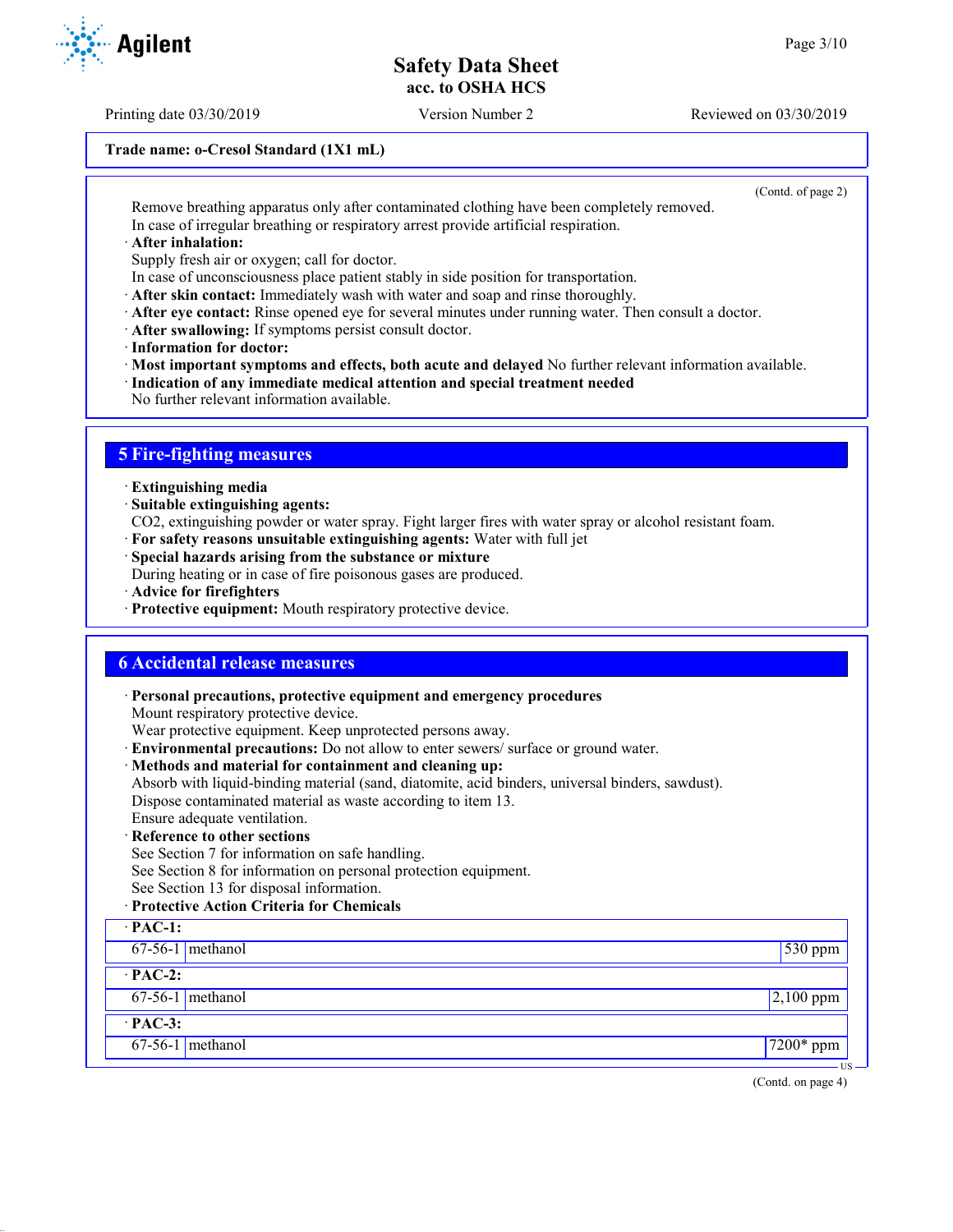Printing date 03/30/2019 Version Number 2 Reviewed on 03/30/2019

**Trade name: o-Cresol Standard (1X1 mL)**

(Contd. of page 3)

### **7 Handling and storage**

· **Handling:**

· **Precautions for safe handling**

Ensure good ventilation/exhaustion at the workplace.

Open and handle receptacle with care.

- Prevent formation of aerosols.
- · **Information about protection against explosions and fires:** Keep ignition sources away - Do not smoke. Protect against electrostatic charges.
- Keep respiratory protective device available.

- · **Conditions for safe storage, including any incompatibilities**
- · **Storage:**
- · **Requirements to be met by storerooms and receptacles:** Store in a cool location.
- · **Information about storage in one common storage facility:** Not required.
- · **Further information about storage conditions:**

Keep receptacle tightly sealed.

Store in cool, dry conditions in well sealed receptacles.

· **Specific end use(s)** No further relevant information available.

### \* **8 Exposure controls/personal protection**

· **Additional information about design of technical systems:** No further data; see item 7.

· **Control parameters**

· **Components with limit values that require monitoring at the workplace: 67-56-1 methanol** PEL Long-term value: 260 mg/m<sup>3</sup>, 200 ppm REL Short-term value:  $325 \text{ mg/m}^3$ ,  $250 \text{ ppm}$ Long-term value:  $260$  mg/m<sup>3</sup>,  $200$  ppm Skin TLV Short-term value:  $328 \text{ mg/m}^3$ ,  $250 \text{ ppm}$ Long-term value:  $262$  mg/m<sup>3</sup>,  $200$  ppm Skin; BEI · **Ingredients with biological limit values: 67-56-1 methanol**  $BEI$  15 mg/L Medium: urine Time: end of shift Parameter: Methanol (background, nonspecific) · **Additional information:** The lists that were valid during the creation were used as basis. · **Exposure controls** · **Personal protective equipment:** · **General protective and hygienic measures:** Keep away from foodstuffs, beverages and feed. Immediately remove all soiled and contaminated clothing. Wash hands before breaks and at the end of work.

Store protective clothing separately.

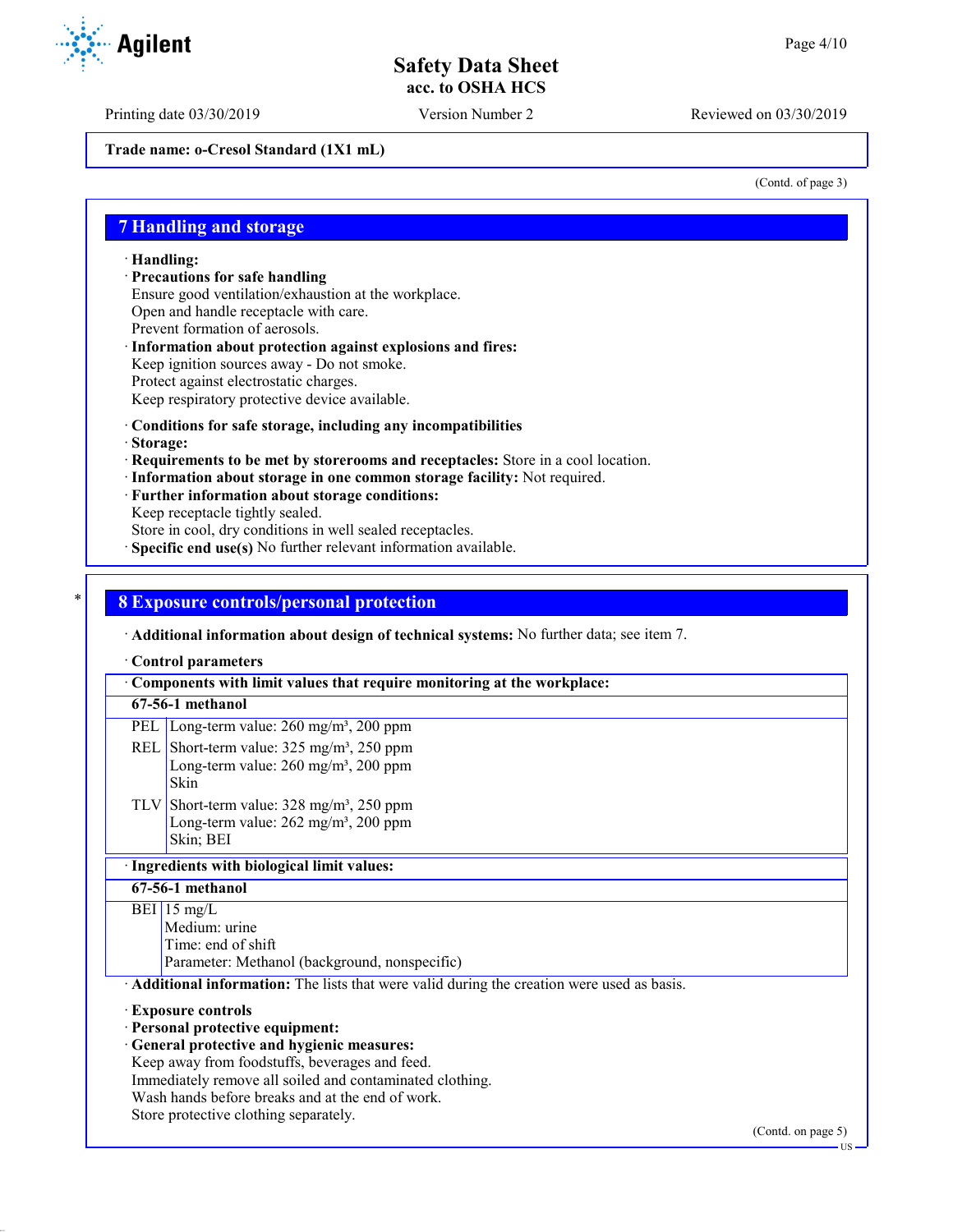Printing date 03/30/2019 Version Number 2 Reviewed on 03/30/2019

#### **Trade name: o-Cresol Standard (1X1 mL)**

(Contd. of page 4)

US

#### · **Breathing equipment:**

When used as intended with Agilent instruments, the use of the product under normal laboratory conditions and with standard practices does not result in significant airborne exposures and therefore respiratory protection is not needed.

Under an emergency condition where a respirator is deemed necessary, use a NIOSH or equivalent approved device/equipment with appropriate organic or acid gas cartridge.

#### · **Protection of hands:**

Although not recommended for constant contact with the chemicals or for clean-up, nitrile gloves 11-13 mil thickness are recommended for normal use. The breakthrough time is 1 hr. For cleaning a spill where there is direct contact of the chemical, butyl rubber gloves are recommended 12-15 mil thickness with breakthrough times exceeding 4 hrs. Supplier recommendations should be followed.

#### · **Material of gloves**

For normal use: nitrile rubber, 11-13 mil thickness

For direct contact with the chemical: butyl rubber, 12-15 mil thickness

#### · **Penetration time of glove material**

For normal use: nitrile rubber: 1 hour

For direct contact with the chemical: butyl rubber: >4 hours

· **Eye protection:**



Tightly sealed goggles

| <b>9 Physical and chemical properties</b>                                                           |                                                                                               |  |  |  |
|-----------------------------------------------------------------------------------------------------|-----------------------------------------------------------------------------------------------|--|--|--|
| · Information on basic physical and chemical properties<br><b>General Information</b>               |                                                                                               |  |  |  |
| · Appearance:<br>Form:                                                                              | Fluid                                                                                         |  |  |  |
| Color:                                                                                              | Colorless                                                                                     |  |  |  |
| · Odor:                                                                                             | Alcohol-like                                                                                  |  |  |  |
| Odor threshold:                                                                                     | Not determined.                                                                               |  |  |  |
| $\cdot$ pH-value:                                                                                   | Not determined.                                                                               |  |  |  |
| · Change in condition<br><b>Melting point/Melting range:</b><br><b>Boiling point/Boiling range:</b> | $-98$ °C ( $-144.4$ °F)<br>64 °C (147.2 °F)                                                   |  |  |  |
| · Flash point:                                                                                      | 9 °C (48.2 °F)                                                                                |  |  |  |
| · Flammability (solid, gaseous):                                                                    | Not applicable.                                                                               |  |  |  |
| · Ignition temperature:                                                                             | 455 °C (851 °F)                                                                               |  |  |  |
| · Decomposition temperature:                                                                        | Not determined.                                                                               |  |  |  |
| · Auto igniting:                                                                                    | Product is not selfigniting.                                                                  |  |  |  |
| Danger of explosion:                                                                                | Product is not explosive. However, formation of explosive air/vapor<br>mixtures are possible. |  |  |  |
| <b>Explosion limits:</b><br>Lower:                                                                  | 5.5 Vol %                                                                                     |  |  |  |
|                                                                                                     | (Contd. on page 6)                                                                            |  |  |  |

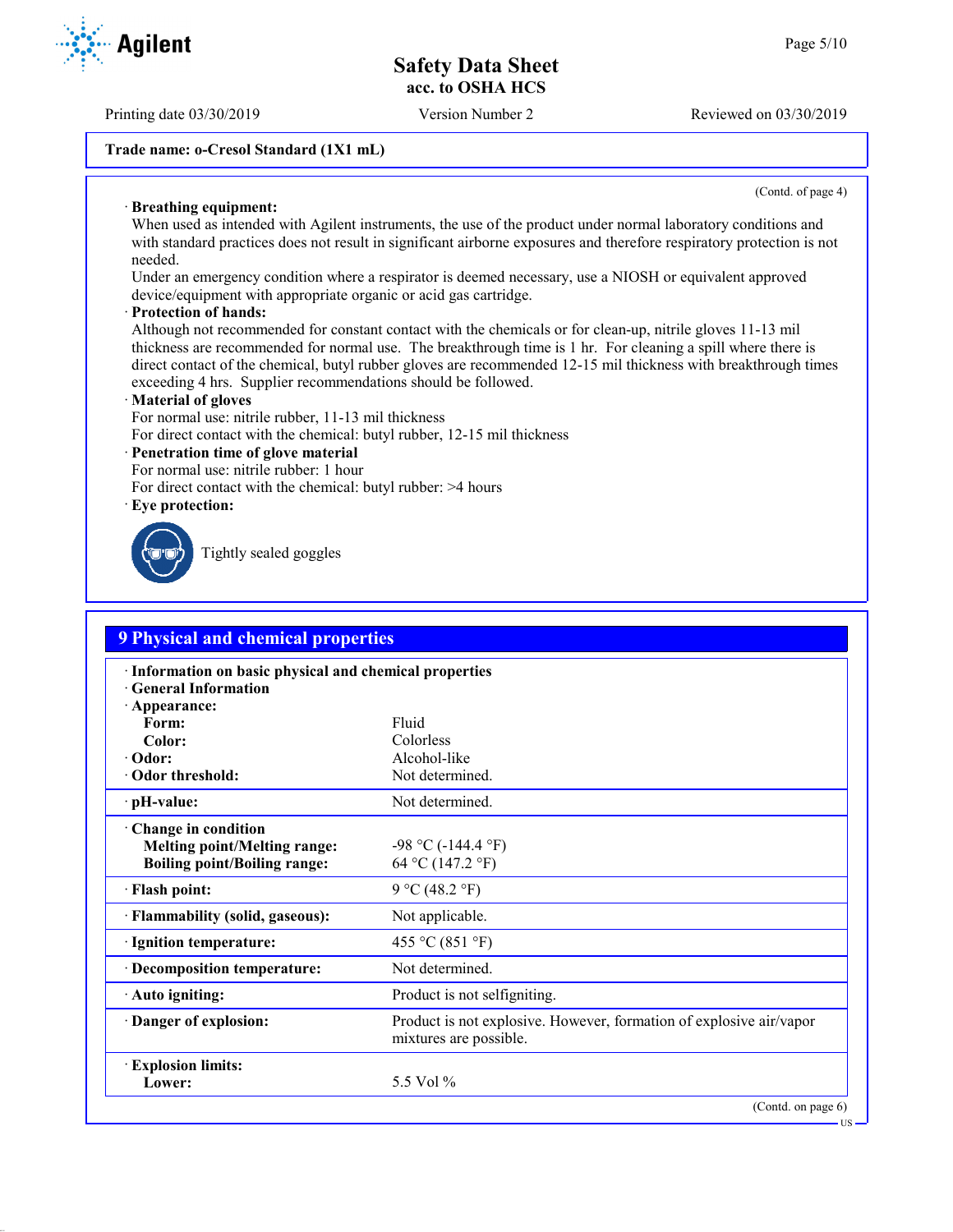Printing date 03/30/2019 Version Number 2 Reviewed on 03/30/2019

**Trade name: o-Cresol Standard (1X1 mL)**

|                                                            |                                            | (Contd. of page 5) |
|------------------------------------------------------------|--------------------------------------------|--------------------|
| Upper:                                                     | 44 Vol $\%$                                |                    |
| $\cdot$ Vapor pressure at 20 °C (68 °F):                   | 100 hPa (75 mm Hg)                         |                    |
| $\cdot$ Density at 20 °C (68 °F):                          | 0.80003 $g/cm^3$ (6.67625 lbs/gal)         |                    |
| · Relative density                                         | Not determined.                            |                    |
| $\cdot$ Vapor density                                      | Not determined.                            |                    |
| · Evaporation rate                                         | Not determined.                            |                    |
| · Solubility in / Miscibility with                         |                                            |                    |
| Water:                                                     | Not miscible or difficult to mix.          |                    |
| · Partition coefficient (n-octanol/water): Not determined. |                                            |                    |
| · Viscosity:                                               |                                            |                    |
| Dynamic:                                                   | Not determined.                            |                    |
| Kinematic:                                                 | Not determined.                            |                    |
| · Solvent content:                                         |                                            |                    |
| <b>Organic solvents:</b>                                   | $100.0\%$                                  |                    |
| <b>VOC</b> content:                                        | $100.00\%$                                 |                    |
|                                                            | $800.0$ g/l / 6.68 lb/gal                  |                    |
| $\cdot$ Other information                                  | No further relevant information available. |                    |

# **10 Stability and reactivity**

· **Reactivity** No further relevant information available.

- · **Chemical stability**
- · **Thermal decomposition / conditions to be avoided:** No decomposition if used according to specifications.
- · **Possibility of hazardous reactions** No dangerous reactions known.
- · **Conditions to avoid** No further relevant information available.
- · **Incompatible materials:** No further relevant information available.
- · **Hazardous decomposition products:** No dangerous decomposition products known.

## **11 Toxicological information**

#### · **Information on toxicological effects**

· **Acute toxicity:**

· **LD/LC50 values that are relevant for classification:**

**ATE (Acute Toxicity Estimate)**

# Inhalative  $LC50/4$  h  $3$  mg/L

#### **67-56-1 methanol**

| Oral   | LD50 | $5,628$ mg/kg (rat)     |
|--------|------|-------------------------|
| Dermal | LD50 | $15,800$ mg/kg (rabbit) |

### · **Primary irritant effect:**

· **on the skin:** No irritant effect.

· **on the eye:** No irritating effect.

· **Sensitization:** No sensitizing effects known.

· **Additional toxicological information:**

The product shows the following dangers according to internally approved calculation methods for preparations:

(Contd. on page 7)

**Agilent**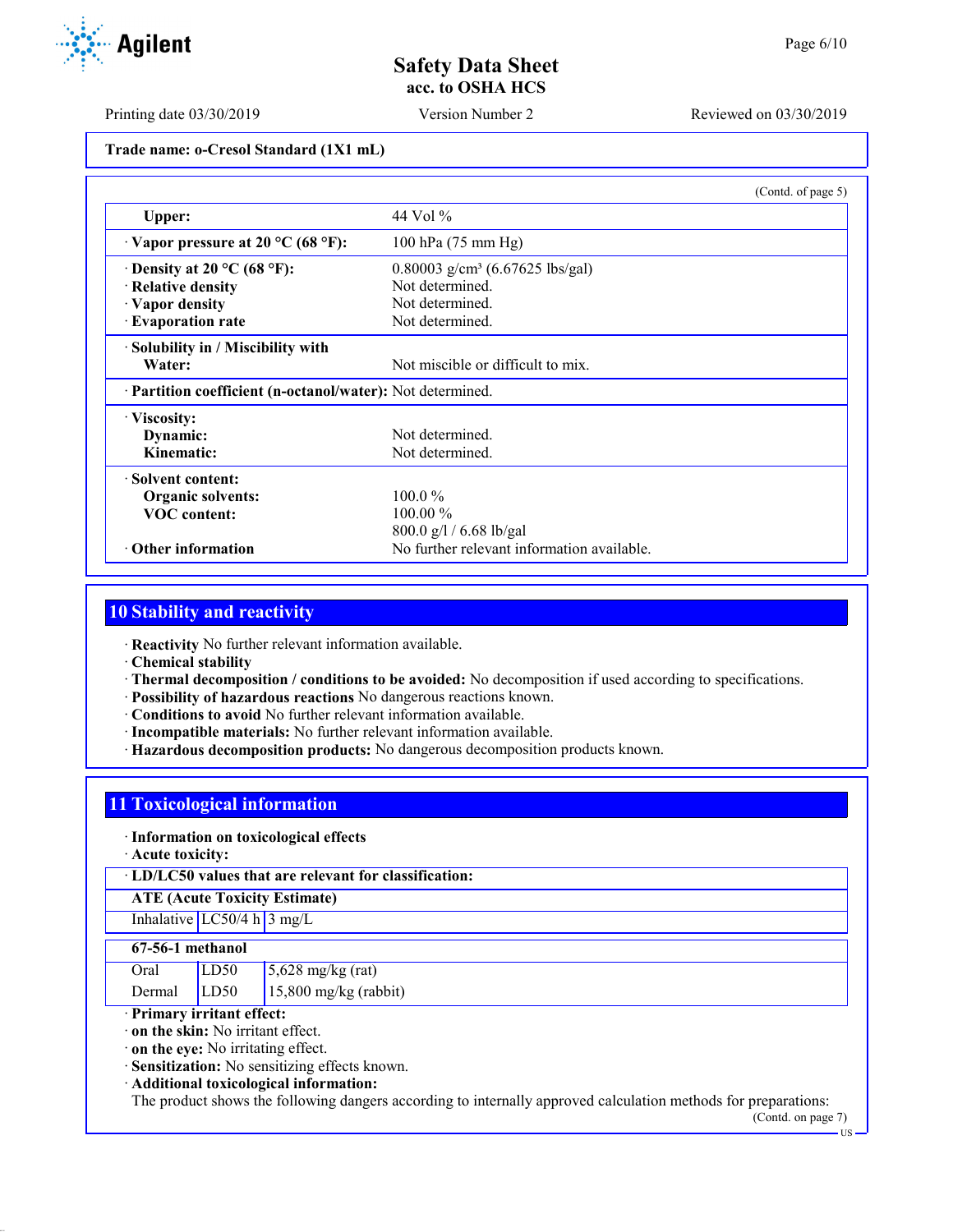Printing date 03/30/2019 Version Number 2 Reviewed on 03/30/2019

**Trade name: o-Cresol Standard (1X1 mL)**

## Toxic

· **Carcinogenic categories**

### · **IARC (International Agency for Research on Cancer)**

None of the ingredients is listed.

· **NTP (National Toxicology Program)**

None of the ingredients is listed.

## · **OSHA-Ca (Occupational Safety & Health Administration)**

None of the ingredients is listed.

# **12 Ecological information**

#### · **Toxicity**

- · **Aquatic toxicity:** No further relevant information available.
- · **Persistence and degradability** No further relevant information available.
- · **Behavior in environmental systems:**
- · **Bioaccumulative potential** No further relevant information available.
- · **Mobility in soil** No further relevant information available.
- · **Additional ecological information:**
- · **General notes:**
- Water hazard class 1 (Self-assessment): slightly hazardous for water

Do not allow undiluted product or large quantities of it to reach ground water, water course or sewage system.

- · **Results of PBT and vPvB assessment**
- · **PBT:** Not applicable.
- · **vPvB:** Not applicable.
- · **Other adverse effects** No further relevant information available.

# **13 Disposal considerations**

### · **Waste treatment methods**

· **Recommendation:**

Must not be disposed of together with household garbage. Do not allow product to reach sewage system.

· **Recommendation:** Disposal must be made according to official regulations.

# **14 Transport information**

| · Not Regulated, De minimus Quantities                         | $\overline{\phantom{0}}$                                                                  |
|----------------------------------------------------------------|-------------------------------------------------------------------------------------------|
| ⋅ UN-Number<br>· DOT, IMDG, IATA                               | UN1992                                                                                    |
| $\cdot$ UN proper shipping name<br>$\cdot$ DOT<br>· IMDG, IATA | Flammable liquids, toxic, n.o.s. (Methanol)<br>FLAMMABLE LIQUID, TOXIC, N.O.S. (METHANOL) |
|                                                                | (Contd. on page 8)                                                                        |



(Contd. of page 6)

US

<sup>·</sup> **Uncleaned packagings:**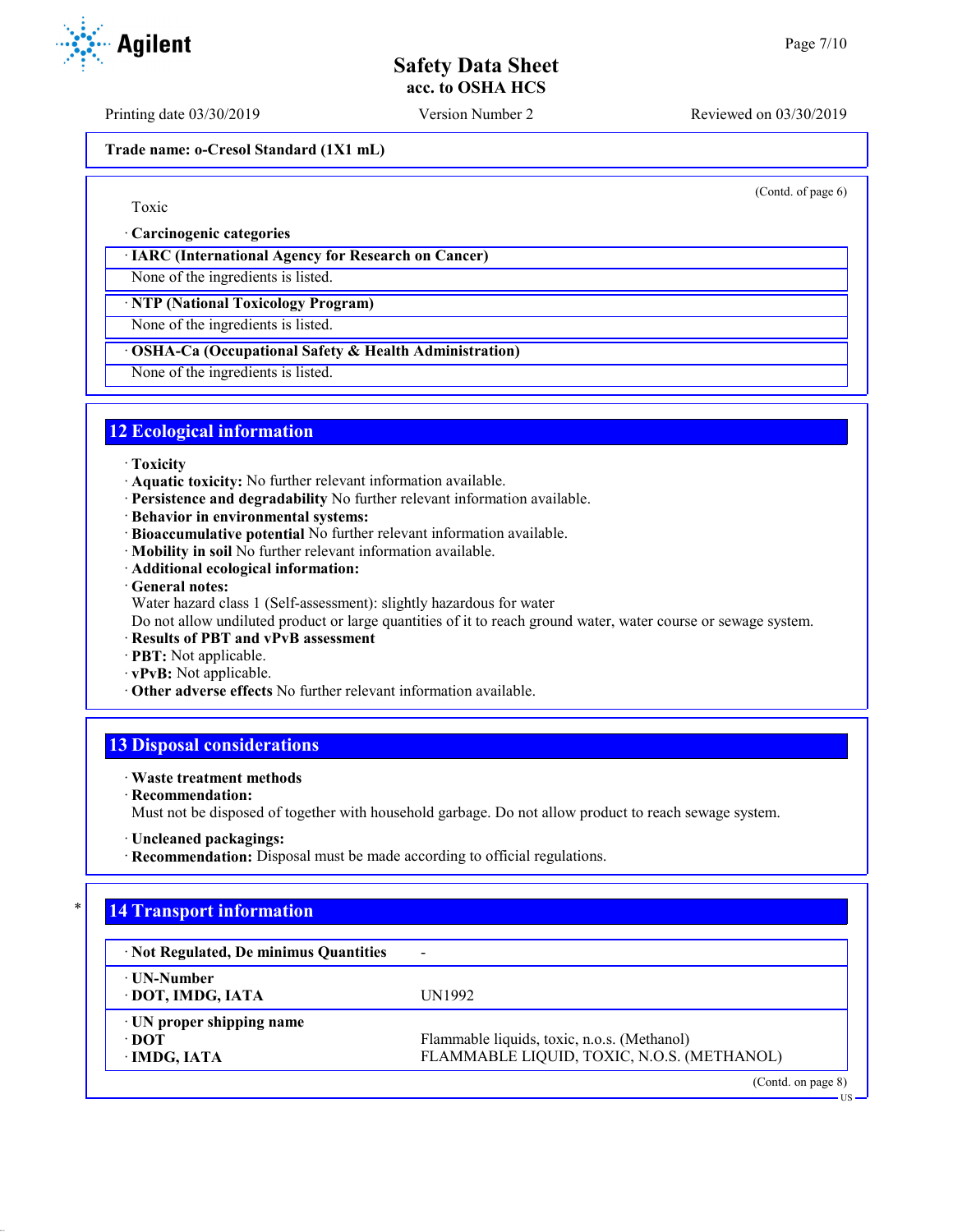Printing date 03/30/2019 Version Number 2 Reviewed on 03/30/2019

**Trade name: o-Cresol Standard (1X1 mL)**

|                                            | (Contd. of page 7)                                                                                  |
|--------------------------------------------|-----------------------------------------------------------------------------------------------------|
| Transport hazard class(es)                 |                                                                                                     |
| $\cdot$ DOT                                |                                                                                                     |
|                                            |                                                                                                     |
| · Class                                    | 3 Flammable liquids                                                                                 |
| · Label                                    | 3, 6.1                                                                                              |
| $\cdot$ IMDG                               |                                                                                                     |
|                                            |                                                                                                     |
| · Class                                    | 3 Flammable liquids                                                                                 |
| · Label                                    | 3/6.1                                                                                               |
| $\cdot$ IATA                               |                                                                                                     |
| · Class                                    |                                                                                                     |
| · Label                                    | 3 Flammable liquids<br>3(6.1)                                                                       |
| · Packing group<br>· DOT, IMDG, IATA       | $\mathbf{I}$                                                                                        |
| · Environmental hazards:                   | Not applicable.                                                                                     |
| Special precautions for user               | Warning: Flammable liquids                                                                          |
| · Danger code (Kemler):                    | 336                                                                                                 |
| · EMS Number:                              | $F-E, S-D$<br>B                                                                                     |
| · Stowage Category<br><b>Stowage Code</b>  | SW2 Clear of living quarters.                                                                       |
| Transport in bulk according to Annex II of |                                                                                                     |
| MARPOL73/78 and the IBC Code               | Not applicable.                                                                                     |
| · Transport/Additional information:        |                                                                                                     |
| $\cdot$ DOT                                |                                                                                                     |
| · Quantity limitations                     | On passenger aircraft/rail: 1 L<br>On cargo aircraft only: 60 L                                     |
| $\cdot$ IMDG                               |                                                                                                     |
| · Limited quantities (LQ)                  | 1L                                                                                                  |
| · Excepted quantities (EQ)                 | Code: E2                                                                                            |
|                                            | Maximum net quantity per inner packaging: 30 ml<br>Maximum net quantity per outer packaging: 500 ml |
|                                            |                                                                                                     |

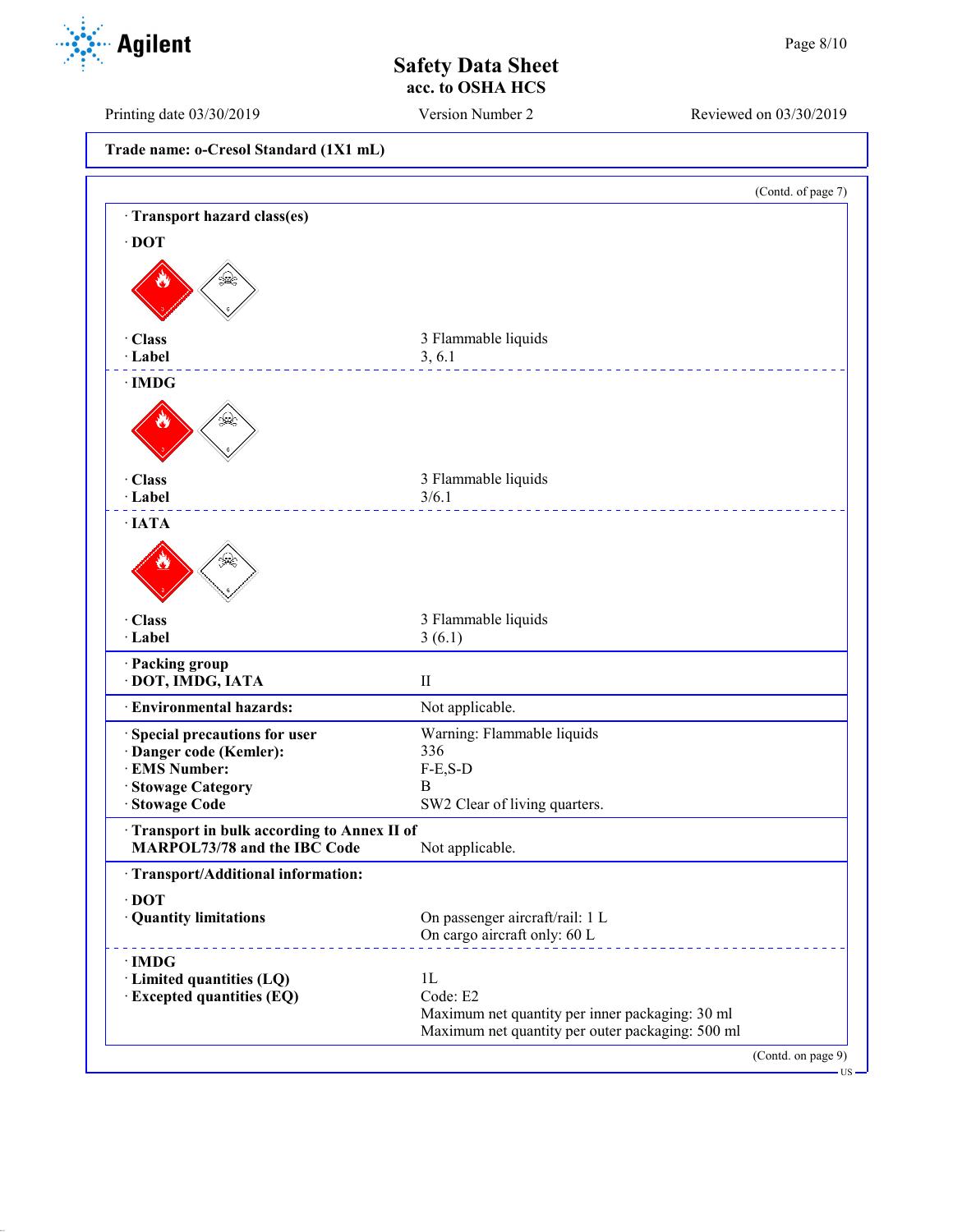**Trade name: o-Cresol Standard (1X1 mL)**

· **UN "Model Regulation":** UN 1992 FLAMMABLE LIQUID, TOXIC, N.O.S. (METHANOL), 3 (6.1), II

# **15 Regulatory information**

· **Safety, health and environmental regulations/legislation specific for the substance or mixture** · **Sara**

· **Section 355 (extremely hazardous substances):**

 $95-48-7$  o-cresol

· **Section 313 (Specific toxic chemical listings):**

All ingredients are listed.

· **TSCA (Toxic Substances Control Act):**

All ingredients are listed.

· **Proposition 65**

· **Chemicals known to cause cancer:**

None of the ingredients is listed.

· **Chemicals known to cause reproductive toxicity for females:**

None of the ingredients is listed.

· **Chemicals known to cause reproductive toxicity for males:**

None of the ingredients is listed.

· **Chemicals known to cause developmental toxicity:**

67-56-1 methanol

#### · **Carcinogenic categories**

· **EPA (Environmental Protection Agency)**

 $95-48-7$  o-cresol  $\vert$ C

· **TLV (Threshold Limit Value established by ACGIH)**

None of the ingredients is listed.

### · **NIOSH-Ca (National Institute for Occupational Safety and Health)**

None of the ingredients is listed.

· **Chemical safety assessment:** A Chemical Safety Assessment has not been carried out.

## **16 Other information**

The information contained in this document is based on Agilent's state of knowledge at the time of preparation. No warranty as to its accurateness, completeness or suitability for a particular purpose is expressed or implied.

· **Department issuing SDS:** Document Control / Regulatory

· **Contact:** regulatory@ultrasci.com

· **Abbreviations and acronyms:**

ADR: Accord européen sur le transport des marchandises dangereuses par Route (European Agreement concerning the International Carriage of Dangerous Goods by Road)

IMDG: International Maritime Code for Dangerous Goods

- DOT: US Department of Transportation
- IATA: International Air Transport Association



Printing date 03/30/2019 Version Number 2 Reviewed on 03/30/2019

(Contd. of page 8)

<sup>·</sup> **Date of preparation / last revision** 03/30/2019 / 1